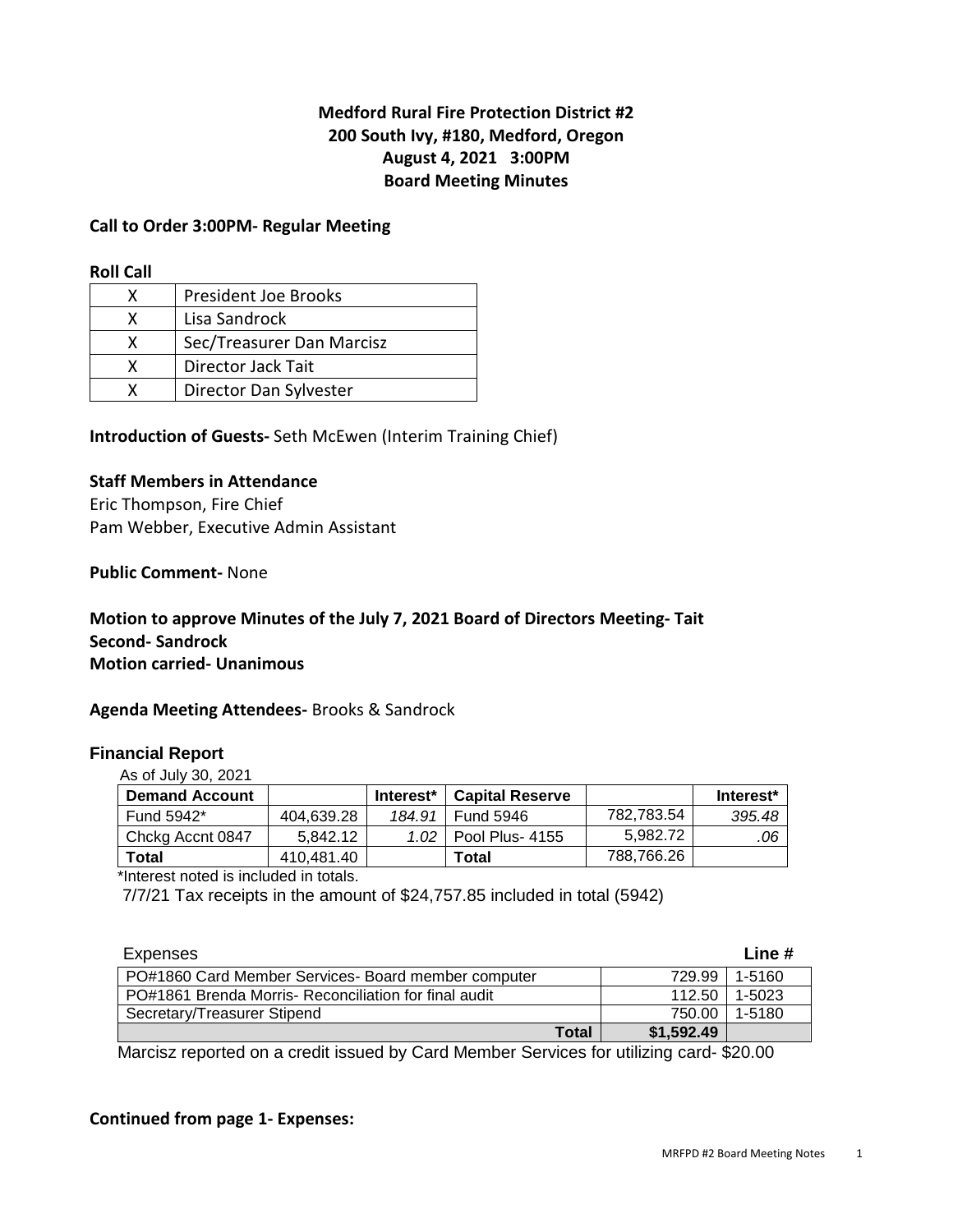## **Motion to pay \$1,592.49 in expenses- Sandrock Second- Tait Motion carried- Unanimous**

**Correspondence-** Marcisz shared that he received information from SDAO advising that the Board Member Training can be attended electronically if preferred. See Marcisz if board members are interested.

#### **New Business**

None

## **Old Business**

#### **Item not on the agenda- Umpqua Bank Signatures**

Marcisz noted that the paperwork to update the bank signatures is still in process. He will notify members when they can sign on the MRFPD2 account. All board members need to sign at the McAndrews, Umpqua location. Ask for Bret Walters.

## **Budget Committee members stipends- Marcisz**

Marcisz was informed by the auditor that he cannot, by law give a gift to the budget committee members. They were sent thank you notes.

## **Policy Manual Discussion (all changes noted in attached document)- Marcisz**

Terms of Office- Board Officer Succession (Second Reading) **Motion to approve the submitted "Terms of Office" policy- Tait Second- Sandrock Motion carried- Unanimous** 

Duties of the Board Sec/Treas (Second Reading) **Motion to approve the two submitted items to the "Duties of the Board Sec/Treas"- Sandrock Second- Tait Motion carried- Unanimous** 

Terms of Office- Deletion of annual officer rotation (First Reading) **Motion to approve the deletion of previous officer rotation procedure and insertion of presented policy- Tait Second- Sandrock Motion carried- Unanimous** 

Powers of the Board changes (First Reading) **Motion to approve the change from chairman to the President- Sylvester Second- Tait Motion carried- Unanimous** 

Special Projects Stipend- Marcisz This was informational only.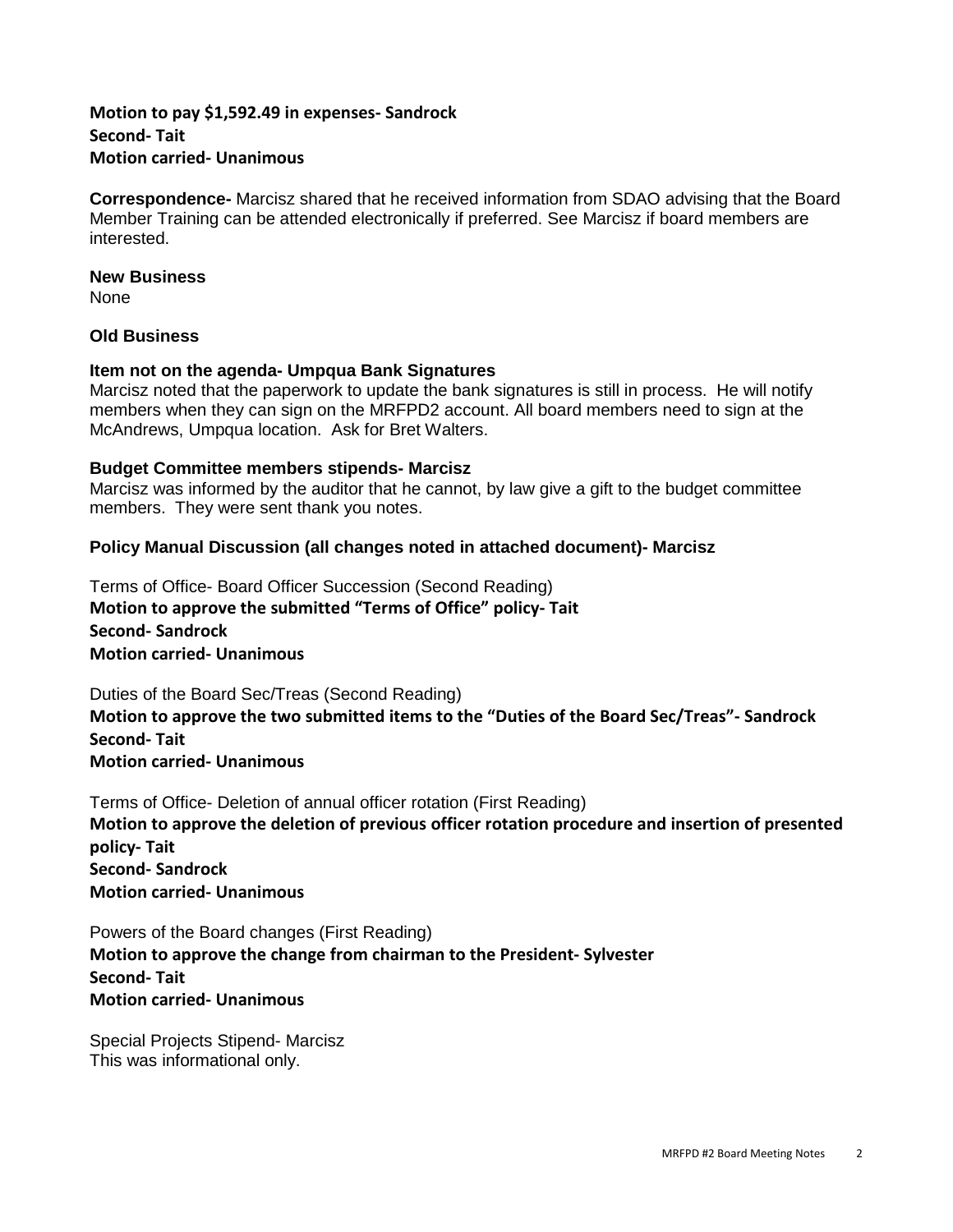## **SDAO Training- Marcisz**

Marcisz shared some information regarding the SDAO training will be offered both in person and virtual. Marcisz confirmed that the board members Sandrock and Sylvester (attending two different classes) will utilize the district credit card for class related expenses.

# **Motion to approve SDAO training for Sandrock and Sylvester, not to exceed \$750- Marcisz Second- Sylvester**

**Motion carried- Unanimous** 

## **Fire Chief's Report**

#### **Update on emergency notification system**

An emergency notification was inadvertently transmitted to Josephine and Jackson county residents, particularly "Ring" application members. The messages were regarding a Level 3 evacuation, they varied from one another, and covered five counties. Chief and Aaron Ott, Emergency Manager tracked down the messages and found that they were sent in error. Medford Fire posted on the City and Fire Department social media platforms, that the information was sent in error.

#### **Update on Recent Wildland Fires**

Chief reported on the past week of lightning strikes and fires that resulted in 80 different fires. ODF is addressing the Medford unit fires. He explained the benefits of the electronic camera monitoring system. The camera views can be found on YouTube- Roxy Ann Peak Live Feed. Chief noted that the SW ODF is very aggressive in their approach and therefore, very successful.

#### **Emergency Notification**

Chief reported the Emergency Alert Notification (support by EverBridge) system is only for quick notifications for public safety. It is not to be used as a media update notification system. All MRFPD2 constituents are included in the Medford notification group. He recommended that district members sign up for Nixel accounts. The FD is in the process of obtaining the ability to send notifications over Nixel. Notifications will only be sent if the incidents are endangering residents, and will only be sent to centralized locations.

There was discussion regarding the area Public Information Officers and the best platform to disseminate information. Wireless Emergency Alert (WEA) has the capability to reach all cell phones. This discussion continued regarding the options and potential solutions.

The updated information will be presented to City Council Thursday, 8/5/21. The information will be distributed to the community in the near future.

#### **Training Budget- Thompson/McEwen**

Chief introduced a new direction by the training department. He updated the board on the transition of Tom McGowan to fire suppression and Seth McEwen to oversee the training department for the next six months. Seth has assisted the department with the Training Division in the past. He is analyzing the program, and he would like to refocus the Training Committee. Funding will continue